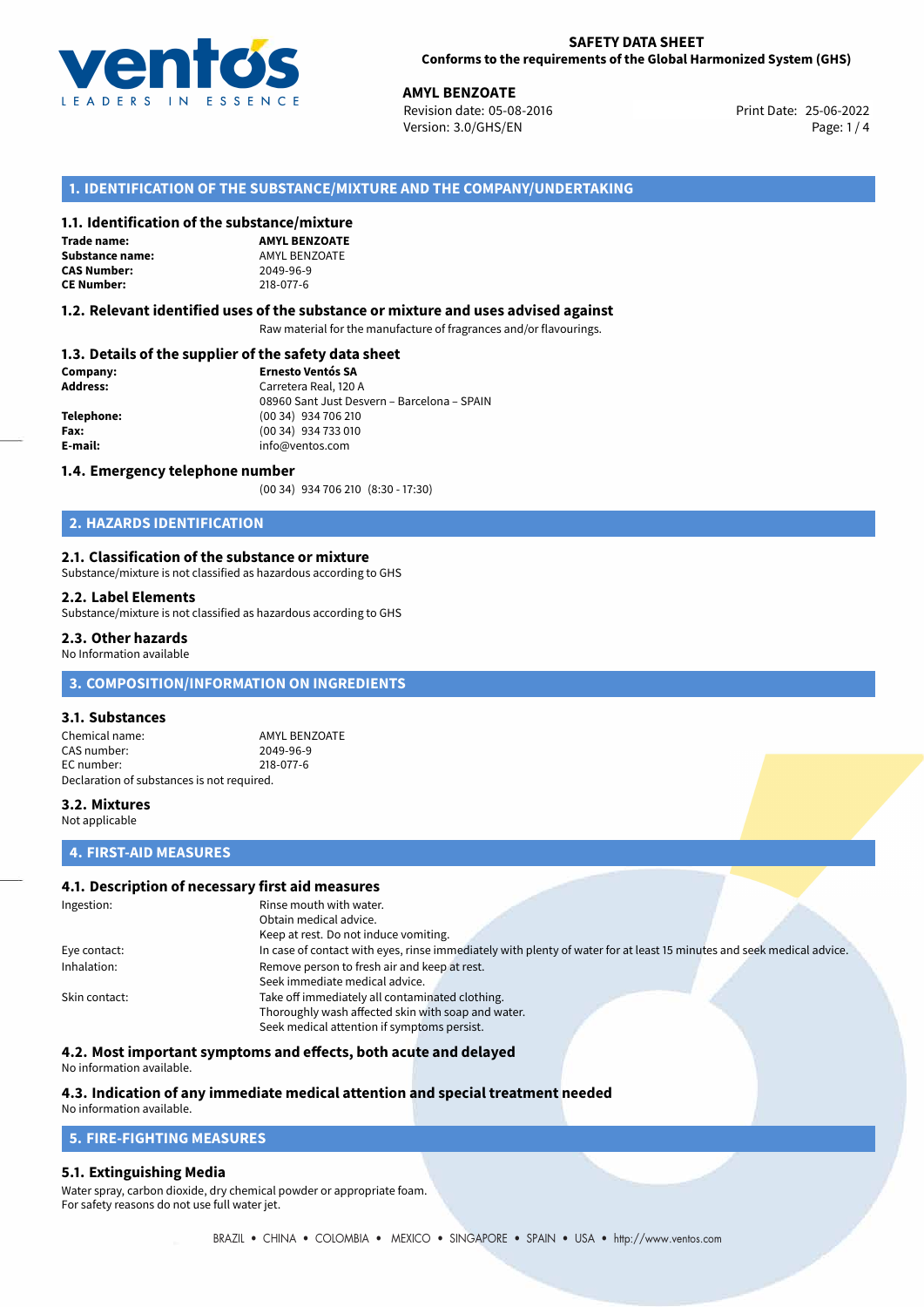

**AMYL BENZOATE**<br>
Revision date: 05-08-2016<br> **Print Date: 25-06-2022** Revision date: 05-08-2016 Version: 3.0/GHS/EN Page: 2 / 4

# **5.2. Special hazards arising from the substance or mixture**

Known or Anticipated Hazardous Products of Combustion: Emits toxic fumes under fire conditions.

## **5.3. Advice for firefighters**

High temperatures can lead to high pressures inside closed containers. Avoid inhalation of vapors that are created. Use appropriate respiratory protection. Do not allow spillage of fire to be poured into drains or watercourses. Wear self-contained breathing apparatus and protective clothing.

# **6. ACCIDENTAL RELEASE MEASURES**

#### **6.1. Personal precautions, protective equipment and emergency procedures**

Evacuate surronding areas. Ensure adequate ventilation. Keep unnecessary and unprotected personnel from entering. Do not breathe vapor/spray. Avoid contact with skin and eyes. Information regarding personal protective measures: see section 8.

#### **6.2. Environmental precautions**

To avoid possible contamination of the environment, do not discharge into any drains, surface waters or groundwaters.

#### **6.3. Methods and materials for containment and cleaning up**

Cover with an inert, inorganic, non-combustible absorbent material (e.g. dry-lime, sand, soda ash). Place in covered containers using non-sparking tools and transport outdoors. Avoid open flames or sources of ignition (e.g. pilot lights on gas hot water heater). Ventilate area and wash spill site after material pickup is complete.

#### **6.4. Reference to other sections**

Information regarding exposure controls, personal protection and disposal considerations can be found in sections 8 and 13.

# **7. HANDLING AND STORAGE**

## **7.1. Precautions for safe handling**

Do not store or handle this material near food or drinking water. Do not smoke. Avoid contact with the eyes, skin and clothing. Wear protective clothing and use glasses. Observe the rules of safety and hygiene at work. Keep in the original container or an alternative made from a compatible material.

## **7.2. Conditions for safe storage, including any incompatibilities**

Store in tightly closed and preferably full containers in a cool, dry and ventilated area, protected from light. Keep away from sources of ignition (e.g. hot surfaces, sparks, flame and static discharges). Keep away from incompatible materials (see section 10).

## **7.3. Specific end use(s)**

No information available.

# **8. EXPOSURE CONTROLS AND PERSONAL PROTECTION**

## **8.1. Control parameters**

Components with occupational exposure limits: None known.

#### **8.2. Exposure controls**

Measures should be taken to prevent materials from being splashed into the body. Provide adequate ventilation, according to the conditions of use. Use a mechanical exhaust if required.

#### **8.3. Individual protection measures, such as personal protective equipment**

acceptable levels.

| Eye/Face protection:             | Chemical safety goggles are recommended. Wash contaminated goggles before reuse.                                      |  |  |  |  |
|----------------------------------|-----------------------------------------------------------------------------------------------------------------------|--|--|--|--|
| Hand Protection:                 | Chemical-resistant gloves are recommended. Wash contaminated gloves before reuse.                                     |  |  |  |  |
| Body protection:                 | Personal protective equipment for the body should be selected based on the task being performed and the risks         |  |  |  |  |
|                                  | involved.                                                                                                             |  |  |  |  |
| <b>Respiratory Protection:</b>   | In case of insufficient ventilation, use suitable respiratory equipment.                                              |  |  |  |  |
| Environmental exposure controls: | Emissions from ventilation or process equipment should be checked to ensure they comply with environmental            |  |  |  |  |
|                                  | protection legislation.                                                                                               |  |  |  |  |
|                                  | In some cases, filters or engineering modifications to the process equipment will be necessary to reduce emissions to |  |  |  |  |
|                                  |                                                                                                                       |  |  |  |  |

# **9. PHYSICAL AND CHEMICAL PROPERTIES**

## **9.1. Information on basic physical and chemical properties**

Appearance: Liquid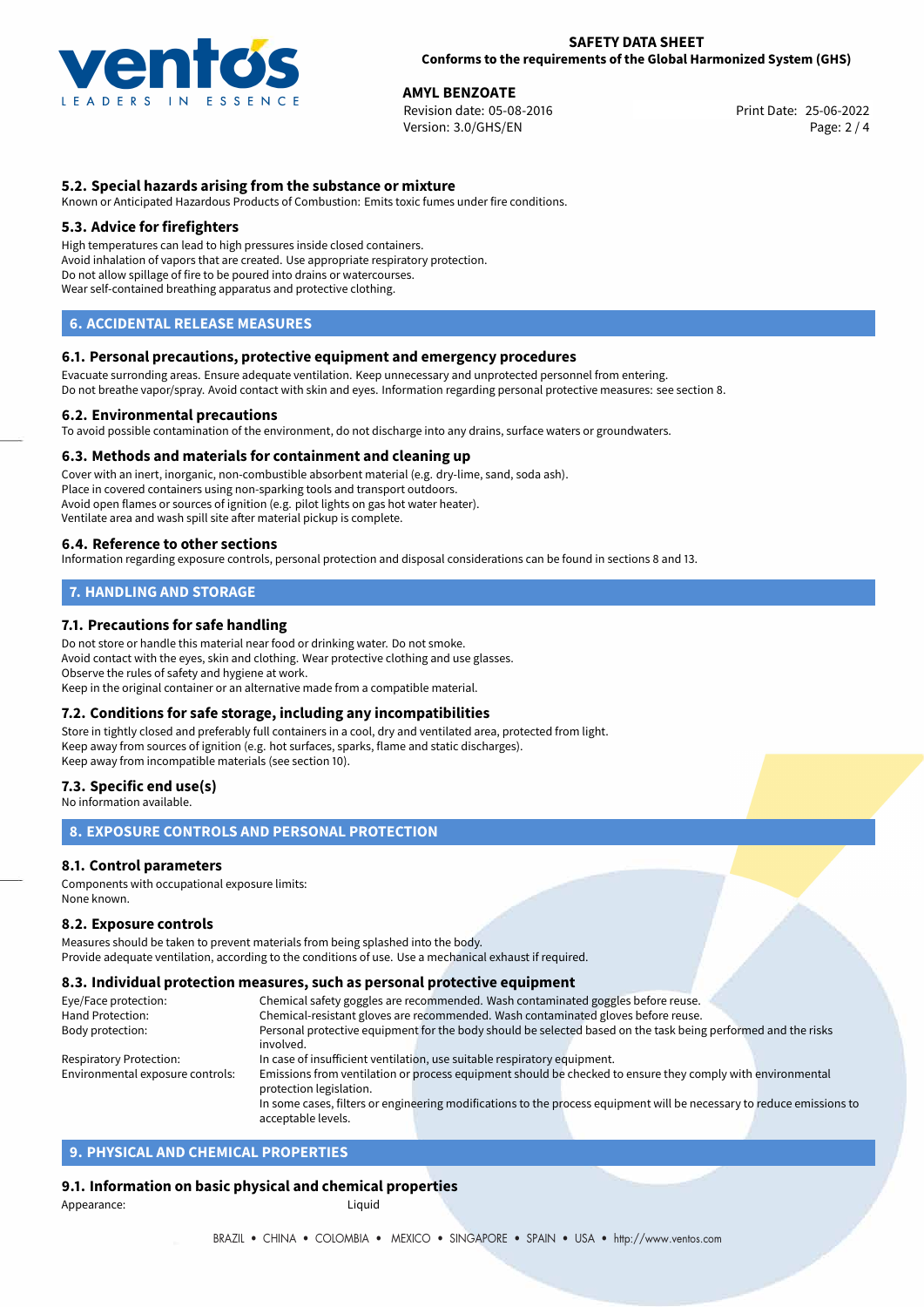

**AMYL BENZOATE**<br>
Revision date: 05-08-2016 **Print Date: 25-06-2022** Version: 3.0/GHS/EN Page: 3 / 4

Colour: Conforms to standard Odour: Conforms to standard Odour theshold: Not determined pH: Not determined Melting point/freezing point: Not determined Boling point/boiling range: 262 Flash point: 110 °C Evaporation rate: Not determined Flammability: Not determined Lower flammability/Explosive limit: Not determined Upper flammability/Explosive limit: Not determined Vapour pressure: Not determined Vapour Density: Not determined Density: 0,971−0,997 g/mL (20°C)<br>Relative density: 0,971−0,997 (20°C) Relative density: 0,971−0,997 (20°C)<br>Water solubility: 0,971−0,997 (20°C) Solubility in other solvents: Not determined Partition coefficient n-octanol/water: Not determined Auto-ignition temperature: Not determined Decomposition temperature: Not determined Viscosity, dynamic: Not determined Viscosity, kinematic: Not determined Explosive properties: Not determined Oxidising properties: Not determined

**INSOLUBLE IN WATER** 

## **10. STABILITY AND REACTIVITY**

#### **10.1. Reactivity**

No hazardous reactions if stored and handled as prescribed/indicated.

#### **10.2. Chemical stability**

The product is stable if stored and handled as prescribed/indicated.

#### **10.3. Possibility of hazardous reactions**

No hazardous reactions if stored and handled as prescribed/indicated.

#### **10.4. Conditions to Avoid**

Conditions to Avoid: Excessive heat, flame or other ignition sources.

#### **10.5. Incompatible materials**

Avoid contact with strong acids and bases and oxidizing agents.

## **10.6. Hazardous decomposition products**

During combustion may form carbon monoxide and unidentified organic compounds.

# **11. TOXICOLOGICAL INFORMATION**

| <b>Acute toxicity</b>             | Based on the data available, the criteria for classification are not met. |
|-----------------------------------|---------------------------------------------------------------------------|
| <b>Skin corrosion/irritation</b>  | Based on the data available, the criteria for classification are not met. |
| Serious eye damage/irritation     | Based on the data available, the criteria for classification are not met. |
| Respiratory or skin sensitisation | Based on the data available, the criteria for classification are not met. |
| <b>Germ cell mutagenicity</b>     | Based on the data available, the criteria for classification are not met. |
| Carcinogenicity                   | Based on the data available, the criteria for classification are not met. |
| <b>Reproductive toxicity</b>      | Based on the data available, the criteria for classification are not met. |
| <b>STOT-single exposure</b>       | Based on the data available, the criteria for classification are not met. |
| <b>STOT-repeated exposure</b>     | Based on the data available, the criteria for classification are not met. |
| <b>Aspiration hazard</b>          | Based on the data available, the criteria for classification are not met. |
|                                   |                                                                           |